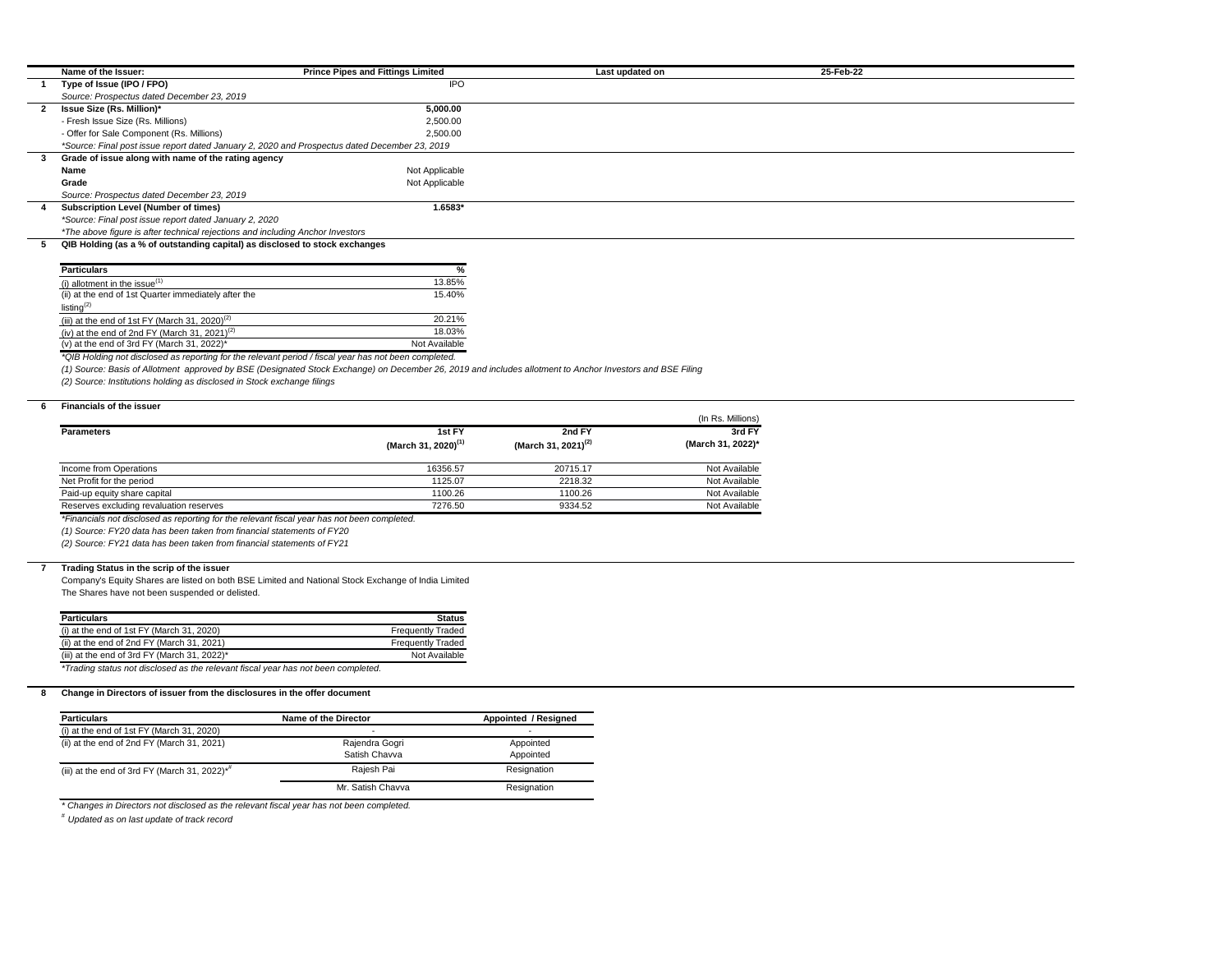# **9 Status of implementation of project/ commencement of commercial production**

| (i) as disclosed in the offer document<br>(in ₹ million)                            |                             |                      |                                                                                                                                                           |                                  |                                                                                                                          |                                                       |                            |  |  |
|-------------------------------------------------------------------------------------|-----------------------------|----------------------|-----------------------------------------------------------------------------------------------------------------------------------------------------------|----------------------------------|--------------------------------------------------------------------------------------------------------------------------|-------------------------------------------------------|----------------------------|--|--|
| <b>Particulars</b>                                                                  | Total estimated amount/cost | at December 23, 2019 | Amount deployed/utilized as   Balance amount to be deployed from   Amount to be deployed  <br>Net Proceeds and the proceeds from<br>the Pre-IPO Placement | from Pre-IPO<br><b>Placement</b> | <b>Balance amount to be</b><br>deployed from Net Proceeds   Net Proceeds and the Pre-IPO<br>(After adjusting for Pre-IPO | Amount to be deployed from the<br><b>Placement in</b> |                            |  |  |
|                                                                                     |                             |                      |                                                                                                                                                           |                                  | <b>Placement)</b>                                                                                                        | Fiscal Year 2020                                      | <b>Fiscal Year</b><br>2021 |  |  |
| Financing the project cost towards establishment of a<br>new manufacturing facility | 1,961.01*                   | 121.01*              | 1.840.00                                                                                                                                                  | 250.00                           | ا590.00.                                                                                                                 | 294.40**                                              | 1,545.60**                 |  |  |

\* Company has deployed ₹121.01 million towards purchase of land situated at Sadashivpet Mandal, district Sangareddy, Telangana, including for registration cost, stamp duty and other expenses. Except for the required land a *estimated cost for establishment of the new facility in Telangana is proposed to be met out of the Net Proceeds and the proceeds from the Pre-IPO Placement.* 

*\*\*In the event the amount marked out for deployment in Fiscal 2020 is not used in Fiscal 2020, it will be deployed in Fiscal 2021.*

(ii) Actual implementation Not applicable

(iii) Reasons for delay in implementation, if any Not applicable

# *Source: Prospectus dated December 23, 2019*

**10 Status of utilization of issue proceeds** (i) as disclosed in the offer document

| Utilization of the proceeds of the Fresh Issue                    |                              |  |  |  |  |  |
|-------------------------------------------------------------------|------------------------------|--|--|--|--|--|
| <b>Particulars</b>                                                | <b>Amount</b> (in ₹ million) |  |  |  |  |  |
| Gross proceeds of the Fresh Issue                                 | 2.500.00                     |  |  |  |  |  |
| (Less) Offer related expenses in relation to the Fresh<br>Issue** | 128.92                       |  |  |  |  |  |
| <b>Net Proceeds</b>                                               | 2,371.08                     |  |  |  |  |  |
| .<br>.                                                            |                              |  |  |  |  |  |

*\*\*Exclusive of applicable taxes*

# **Utilisation of the Net Proceeds and the proceeds from the Pre-IPO Placement**

| Utilisation of the Net Proceeds and the proceeds from the Pre-IPO Placement          |                             |                                                     |                                                                                                                             |                                  |                                                                                                  |                      | (in ₹ million)                                                                        |
|--------------------------------------------------------------------------------------|-----------------------------|-----------------------------------------------------|-----------------------------------------------------------------------------------------------------------------------------|----------------------------------|--------------------------------------------------------------------------------------------------|----------------------|---------------------------------------------------------------------------------------|
| <b>Particulars</b>                                                                   | Total estimated amount/cost | Amount deployed/utilized as<br>at December 23, 2019 | Balance amount to be deployed from   Amount to be deployed  <br>Net Proceeds and the proceeds from<br>the Pre-IPO Placement | from Pre-IPO<br><b>Placement</b> | Balance amount to be<br>deployed from Net Proceeds<br>(After adjusting for Pre-IPO<br>Placement) |                      | Amount to be deployed from the<br>Net Proceeds and the Pre-IPO<br><b>Placement in</b> |
|                                                                                      |                             |                                                     |                                                                                                                             |                                  |                                                                                                  | l Fiscal Year 2020 ٌ | <b>Fiscal Year</b><br>2021                                                            |
| Repayment or prepayment, in full or part, of certain<br>outstanding loans of Company | 481.7                       |                                                     | 481.70                                                                                                                      | 381.70                           | 100.00                                                                                           | 481.70               |                                                                                       |
| Financing the project cost towards establishment of a<br>new manufacturing facility  | 1,961.01*                   | 121.01*                                             | 1,840.00                                                                                                                    | 250.00                           | 1,590.00                                                                                         | 294.40**             | 1,545.60**                                                                            |
| Upgradation of equipment at manufacturing facilities                                 | 821.03                      |                                                     | 821.03                                                                                                                      | 330.03                           | 491.00                                                                                           | 228.30**             | 592.73**                                                                              |
| General corporate purposes                                                           | 290.12###                   |                                                     | 290.12###                                                                                                                   | 100.04                           | 190.08###                                                                                        | 290.12               |                                                                                       |
| Total                                                                                | 3,553.86                    | 121.01                                              | 3,432.85                                                                                                                    | 1,061.77                         | 2,371.08                                                                                         | 1,294.52             | 2,138.33                                                                              |

\* Company has deployed ₹121.01 million towards purchase of land situated at Sadashivpet Mandal, district Sangareddy, Telangana, including for registration cost, stamp duty and other expenses. Except for the required land a *estimated cost for establishment of the new facility in Telangana is proposed to be met out of the Net Proceeds and the proceeds from the Pre-IPO Placement.* 

*\*\*In the event the amount marked out for deployment in Fiscal 2020 is not used in Fiscal 2020, it will be deployed in Fiscal 2021.*

*###After adjusting Offer related expenses for the Fresh Issue but prior to adjustment for expenses relating to Pre-IPO Placement.*

*Source: Prospectus dated December 23, 2019*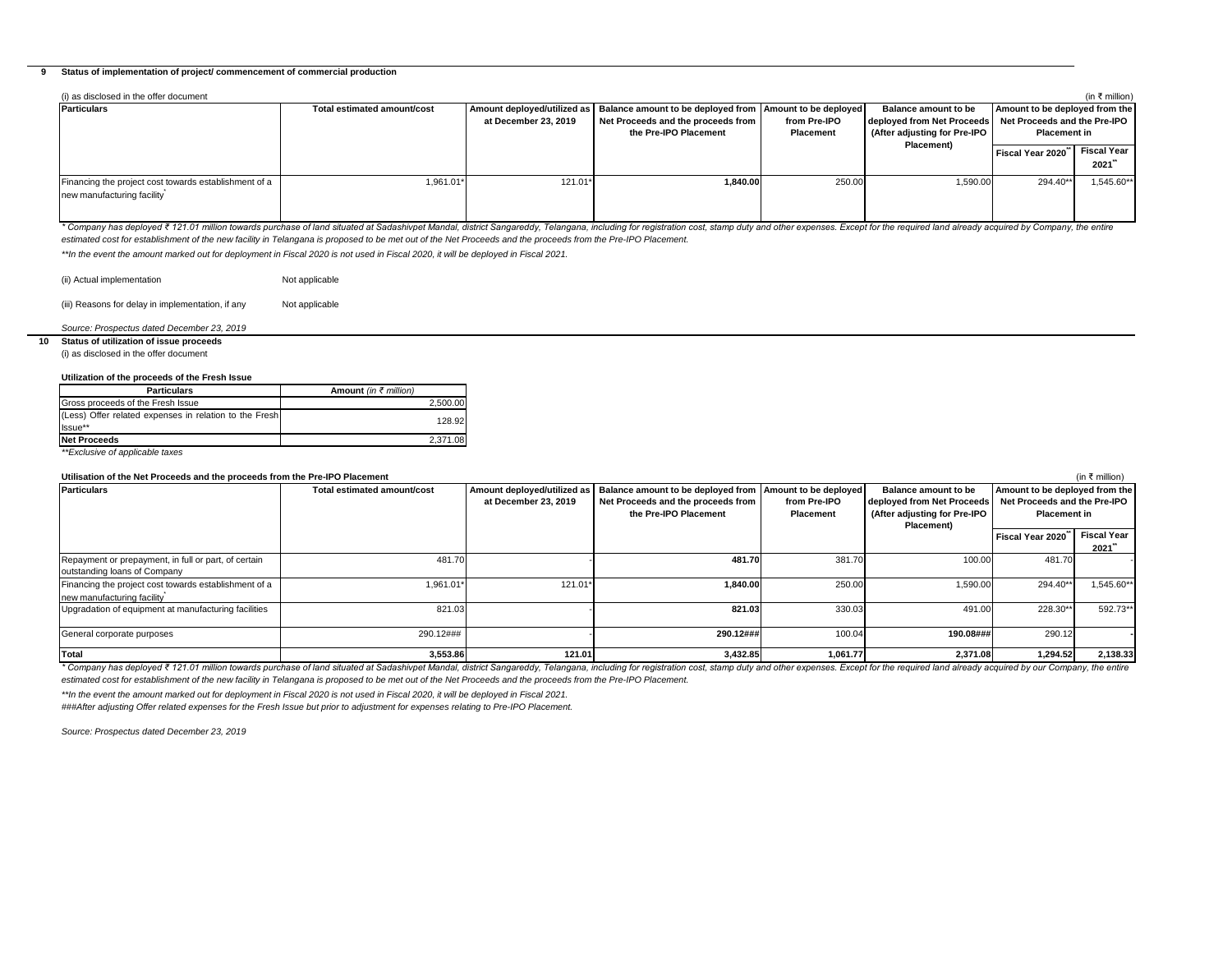# (ii) Actual utilization

| Utilisation of the Net Proceeds**                                                    | (in ₹ million)                                                                                                                                          |                      |        |
|--------------------------------------------------------------------------------------|---------------------------------------------------------------------------------------------------------------------------------------------------------|----------------------|--------|
| <b>Particulars</b>                                                                   | Amount to be deployed from Net Proceeds   Amount deployed/utilized as   Amount unutilized as at December 31,<br>(After adjusting for Pre-IPO Placement) | at December 31, 2021 | 2021   |
| Repayment or prepayment, in full or part, of certain<br>outstanding loans of Company | 100.00                                                                                                                                                  | 100.00               |        |
| Financing the project cost towards establishment of a<br>new manufacturing facility  | 1.590.00                                                                                                                                                | 1,391.54             | 198.46 |
| Upgradation of equipment at manufacturing facilities                                 | 491.00                                                                                                                                                  | 304.83               | 186.17 |
| General corporate purposes*                                                          | 319.00                                                                                                                                                  | 319.00               |        |
| Total                                                                                | 2,500.00                                                                                                                                                | 2,115.37             | 384.63 |

*Note: The issue expenses of Rs 128.55 million was paid out of the General Corporate Purpose (GCP)*

*\*\* Excluding Pre-IPO Placement*

Source: Monitoring Agency Report dated January 28, 2022

(iii) Reasons for deviation, if any Not applicable

# **11 Comments of monitoring agency**

| (a) Comments on use of funds                                                                                               |      |
|----------------------------------------------------------------------------------------------------------------------------|------|
| (b) Comments on deviation, if any, in the use of<br>proceeds of the issue from the objects stated in the<br>offer document | None |
| (c) Any other reservations expressed by the<br>monitoring agency about the end use of funds                                |      |

# **12 Pricing Data**

| Issue Price (Rs.):         | 178        |
|----------------------------|------------|
| Designated Stock Exchange: | <b>BSE</b> |
| Listing Date:              | 30-Dec-19  |

| <b>Price parameters</b>                                  | At close of         | At close of 30th calendar day     | At close of 90th calendar day from | As at the end of 1st FY after the listing of the issue |                 |                 |  |
|----------------------------------------------------------|---------------------|-----------------------------------|------------------------------------|--------------------------------------------------------|-----------------|-----------------|--|
|                                                          | listing day         | from listing day                  | listing day                        | (March 31, 2020) <sup>(3)</sup>                        |                 |                 |  |
|                                                          | (December 30, 2019) | (January 29, 2020) <sup>(1)</sup> | (March 30, 2020) <sup>(2)</sup>    | <b>Closing price</b>                                   | High            | Low             |  |
|                                                          |                     |                                   |                                    |                                                        | (during the FY) | (during the FY) |  |
| Market Price on Designated Stock Exchange <sup>(5)</sup> | 166.60              | 177.80                            | 94.95                              | 102.25                                                 | 197.05          | 88.00           |  |
| BSE SENSEX <sup>(5)</sup>                                | 41,558.00           | 41,198.66                         | 28,440.32                          | 29,468.49                                              | 42,273.87       | 25,638.90       |  |
| Not Applicable<br>Sectoral Index <sup>(6)</sup>          |                     |                                   |                                    |                                                        | Not Applicable  |                 |  |

| <b>Price parameters</b>                                  | As at the end of 2nd FY after the listing of the issue<br>(March 31, 2021) <sup>(3)</sup> |                         |                        | As at the end of 3rd FY after the listing of the issue<br>(March 31, 2022) <sup>(3) (4)</sup> |                         |                        |
|----------------------------------------------------------|-------------------------------------------------------------------------------------------|-------------------------|------------------------|-----------------------------------------------------------------------------------------------|-------------------------|------------------------|
|                                                          | <b>Closing price</b>                                                                      | High<br>(during the FY) | Low<br>(during the FY) | <b>Closing price</b>                                                                          | Hiah<br>(during the FY) | Low<br>(during the FY) |
| Market Price on Designated Stock Exchange <sup>(5)</sup> | 417.80                                                                                    | 479.65                  | 75.00                  | Not Available                                                                                 | Not Available           | Not Available          |
| BSE SENSEX <sup>(5)</sup>                                | 49,509.15                                                                                 | 52,516.76               | 27,500.79              | Not Available                                                                                 | Not Available           | Not Available          |
| Sectoral Index <sup>(6)</sup>                            | Not Applicable                                                                            |                         |                        | Not Applicable                                                                                |                         |                        |
| Source: BSE website                                      |                                                                                           |                         |                        |                                                                                               |                         |                        |

*Note:* 

(1) 30th calendar day shall be taken as listing date plus 29 calendar days.

(2) 90th calendar day shall be taken as listing date plus 89 calendar days.

(3) High and Low based on intra day prices

(4) Pricing data not disclosed as the relevant period/ fiscal year has not completed

(5) In case of any reporting day falling on a holiday, next trading day prices/values have been disclosed.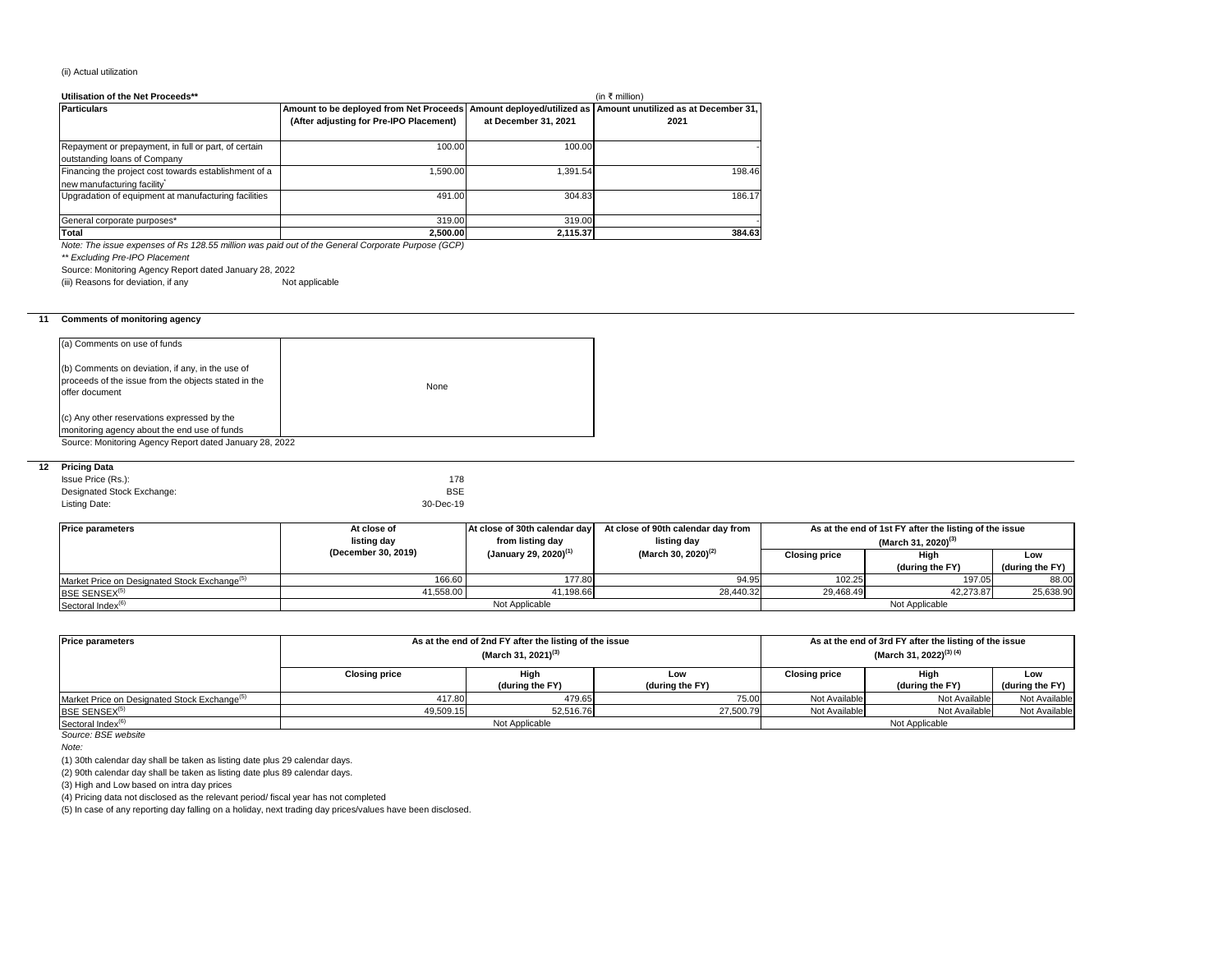# (6) Comparable Sectoral index is not available

# **13 Basis for Issue Price**

| <b>Accounting ratio</b>       |                                       | As disclosed in the offer | At the end of 1st FY            | At the end of 2nd FY            | At the end of 3rd FY            |
|-------------------------------|---------------------------------------|---------------------------|---------------------------------|---------------------------------|---------------------------------|
|                               |                                       | document <sup>(1)</sup>   | (March 31, 2020) <sup>(3)</sup> | (March 31, 2021) <sup>(3)</sup> | (March 31, 2022) <sup>(2)</sup> |
| <b>EPS</b>                    | Issuer:                               |                           |                                 |                                 |                                 |
|                               | Standalone (Basic)                    | 9.26                      | 11.77                           | 20.16                           | Not Available                   |
|                               | Standalone (Diluted)                  | 9.26                      | 11.77                           | 20.15                           | Not Available                   |
|                               | Peer Group:                           |                           |                                 |                                 |                                 |
|                               | Astral Poly Technik Limited (Basic)   | 16.27                     | 16.45                           | 20.13                           | Not Available                   |
|                               | Astral Poly Technik Limited (Diluted) | 16.27                     | 16.45                           | 20.13                           | Not Available                   |
|                               | Finolex Industries Limited (Basic)    | 29.59                     | 25.57                           | 11.89                           | Not Available                   |
|                               | Finolex Industries Limited (Diluted)  | 29.59                     | 25.57                           | 11.89                           | Not Available                   |
|                               | Supreme Industries Limited (Basic)    | 35.32                     | 36.80                           | 77.00                           | Not Available                   |
|                               | Supreme Industries Limited (Diluted)  | 35.32                     | 36.80                           | 77.00                           | Not Available                   |
|                               | <b>Industry Avg:</b>                  | <b>N.A.</b>               | <b>N.A.</b>                     | N.A.                            | <b>N.A.</b>                     |
| Total Income (Rs. Million)    | Issuer:                               |                           |                                 |                                 |                                 |
|                               | Standalone (Basic)                    | 15,789.95                 | 16,426.01                       | 20,891.16                       | Not Available                   |
|                               | Peer Group: (Consolidated)            |                           |                                 |                                 |                                 |
|                               | Astral Poly Technik Limited           | 25,227.33                 | 25,900.00                       | 32,014.00                       | Not Available                   |
|                               | Finolex Industries Limited            | 31,317.34                 | 29,688.00                       | 35,343.70                       | Not Available                   |
|                               | Supreme Industries Limited            | 56,197.70                 | 55,129.70                       | 63,613.30                       | Not Available                   |
|                               | <b>Industry Avg:</b>                  | N.A.                      | <b>N.A.</b>                     | N.A.                            | <b>N.A.</b>                     |
| Price to Earnings Ratio (P/E) | Issuer:                               |                           |                                 |                                 |                                 |
|                               | Standalone (Basic)                    | 19.22                     | 8.69                            | 20.72                           | Not Available                   |
|                               | Standalone (Diluted)                  | 19.22                     | 8.69                            | 20.73                           | Not Available                   |
|                               | Peer Group:                           |                           |                                 |                                 |                                 |
|                               | Astral Poly Technik Limited (Basic)   | 65.37                     | 56.20                           | 80.31                           | Not Available                   |
|                               | Astral Poly Technik Limited (Diluted) | 65.37                     | 56.20                           | 80.31                           | Not Available                   |
|                               | Finolex Industries Limited (Basic)    | 19.13                     | 15.28                           | 32.86                           | Not Available                   |
|                               | Finolex Industries Limited (Diluted)  | 19.13                     | 15.28                           | 32.86                           | Not Available                   |
|                               | Supreme Industries Limited (Basic)    | 32.17                     | 23.60                           | 26.46                           | Not Available                   |
|                               | Supreme Industries Limited (Diluted)  | 32.17                     | 23.60                           | 26.46                           | Not Available                   |
|                               | <b>Industry Avg: (Basic)</b>          | N.A.                      | <b>N.A.</b>                     | N.A.                            | <b>N.A.</b>                     |
|                               | <b>Industry Avg: (Diluted)</b>        | N.A.                      | <b>N.A.</b>                     | N.A.                            | N.A.                            |
| RoNW(%)                       | Issuer:                               |                           |                                 |                                 |                                 |
|                               | Standalone                            | 21.18                     | 13.43                           | 0.21                            | Not Available                   |
|                               | Peer Group: (Consolidated)            |                           |                                 |                                 |                                 |
|                               | Astral Poly Technik Limited           | 15.45                     | 16.61                           | 21.55                           | Not Available                   |
|                               | <b>Finolex Industries Limited</b>     | 14.26                     | 13.02                           | 23.50                           | Not Available                   |
|                               | Supreme Industries Limited            | 20.83                     | 20.67                           | 30.86                           | Not Available                   |
|                               | <b>Industry Avg:</b>                  | <b>N.A.</b>               | <b>N.A.</b>                     | <b>N.A.</b>                     | <b>N.A.</b>                     |
|                               |                                       |                           |                                 |                                 |                                 |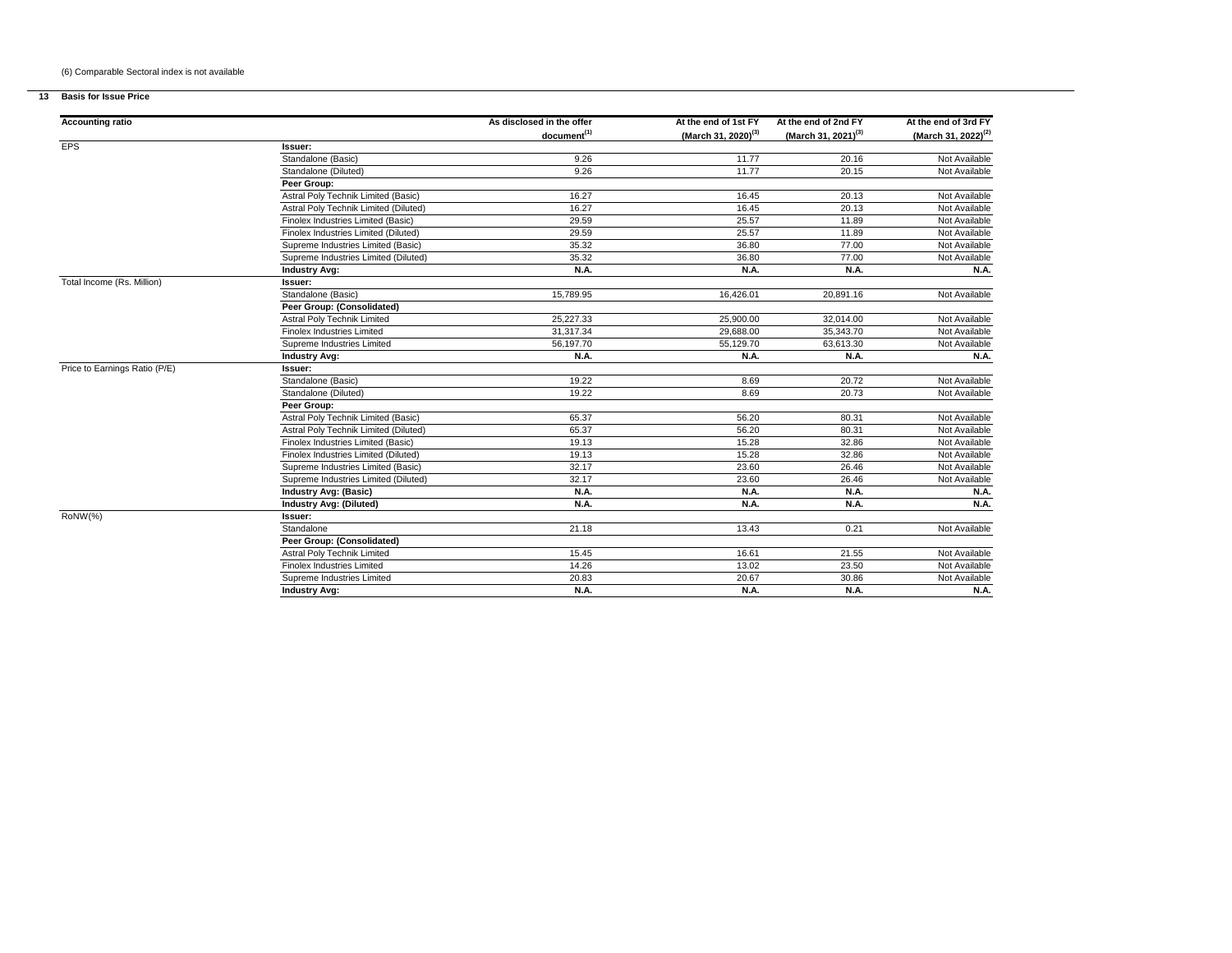# NAV per Equity Share

| Issuer:                           |             |        |        |               |
|-----------------------------------|-------------|--------|--------|---------------|
| Standalone                        | 43.71       | 76.13  | 94.84  | Not Available |
| Peer Group: (Consolidated)        |             |        |        |               |
| Astral Poly Technik Limited       | 106.64      | 99.75  | 94.30  | Not Available |
| <b>Finolex Industries Limited</b> | 207.60      | 242.05 | 252.95 | Not Available |
| Supreme Industries Limited        | 169.57      | 178.01 | 249.49 | Not Available |
| <b>Industry Avg:</b>              | <b>N.A.</b> | N.A.   | N.A.   | N.A           |

*Notes:*

*(1) Sourced from Prospectus dated December 23, 2019.*

*(2) Information not provided as the relevant fiscal year has not completed*

*(3) Source: Respective Annual Reports/ Financial results for FY 2019-20 and FY 2020-21*

*Key ratios for the Company for the three fiscal years stated above shall be calculated as follows:*

 *(i) Basic Earnings per Share (Rs.) = net profit after tax and adjustments, attributable to equity shareholders / Weighted average no. of equity shares outstanding during the fiscal year.*

*Earnings per share calculations are in accordance with the notified Ind AS 33 'Earnings per share' notified accounting standard by the Companies (Indian Accounting Standards) Rules of 2015 (as amended).*

(ii) Diluted Earnings per Share (Rs.) = net profit after tax and adjustments, attributable for equity shareholders (after adjusting profit impact of dilutive potential equity shares, if any) / the aggregate of weighted ave *shares outstanding during the year and the weighted average number of Equity shares that would be issued on conversion of all the dilutive potential Equity shares into Equity shares.*

 *(iii) Total Income = Revenue from Operations and Other Income*

 *(iv) P/E (Basic/Diluted) - Closing Market Price et the end of relevant fiscal year end on BSE/ Basic/Diluted EPS*

 *(v) Return on Net Worth (%) = Net profit after tax, available for equity shareholders / Net worth at the end of the fiscal year.*

 *(vi) Net Asset Value per Equity Share = Net worth at the end of the fiscal year./ Number of equity shares outstanding as at the end of fiscal year*

| Any other material information |                                                                                                                                                                                                                                                                                                                                                                                                                                                                                                                                            |
|--------------------------------|--------------------------------------------------------------------------------------------------------------------------------------------------------------------------------------------------------------------------------------------------------------------------------------------------------------------------------------------------------------------------------------------------------------------------------------------------------------------------------------------------------------------------------------------|
| Date of disclosure             | Announcement                                                                                                                                                                                                                                                                                                                                                                                                                                                                                                                               |
| 31-Dec-19                      | The Company has received a letter dated December 31, 2019, enclosed as Annexure A, from Mr. Jayant Shamji Chheda, Mrs. Tarla Jayant Chheda, Mr. Parag Jayant Chheda,<br>Mr. Vipul Jayant Chheda, Mrs. Heena Parag Chheda in relation to use of the proceeds from the offer for sale from the initial public offering of Prince Pipes and Fittings Limited by<br>Mr. Jayant Shamji Chheda, Mrs. Tarla Jayant Chheda, Mr. Parag Jayant Chheda and Mr. Vipul Jayant Chheda, for redemption of the bonds issued by Express Infra Projects LLP. |
| 2-Jan-20                       | Trading window for dealing in the securities of the Company will be closed with effect from Wednesday, January 1, 2020 till 48 hours after the declaration of Unaudited Financial<br>Results for the Quarter and Nine Months ended December 31, 2019. Accordingly, all Designated Employees of the Company have been intimated not to trade in Equity Shares of<br>the Company during the stated period.                                                                                                                                   |
| 14-Jan-20                      | Statement Of Investor Complaints For The Quarter Ended December 2019                                                                                                                                                                                                                                                                                                                                                                                                                                                                       |
| 1-Feb-20                       | Meeting of the Board of Directors of the Company will be held on Tuesday, February 11, 2020, inter alia, to consider and approve the Unaudited Financial Results of the Company<br>for the Quarter and Nine Months ended December 31, 2019.                                                                                                                                                                                                                                                                                                |
| 5-Feb-20                       | Newspaper advertisement for the notice of meeting of the Board of Directors of Prince Pipes and Fittings Limited scheduled to be held on February 11, 2020.                                                                                                                                                                                                                                                                                                                                                                                |
| 10-Feb-20                      | Conference Call for Analyst and Investors is scheduled on Wednesday, February 12, 2020 at 11.00 am IST hosted by M/s. Edelweiss Securities Limited on behalf of the Company<br>following the announcement of Company's Unaudited Standalone Financial Results for the Quarter and Nine Months ended December 31, 2019                                                                                                                                                                                                                      |
| 11-Feb-20                      | 1. Unaudited Financial Results of the Company for the quarter and nine months ended December 31, 2019 along with the Limited Review Report issued by the Statutory Auditors<br>of the Company. 2. Press Release on Financial Results of the Company for the above period.                                                                                                                                                                                                                                                                  |
|                                | The Board Meeting commenced at 2.30 P.M. and concluded at 5.00 P.M.                                                                                                                                                                                                                                                                                                                                                                                                                                                                        |
| 11-Feb-20                      | Pursuant to Regulation 32 of the Securities and Exchange Board of India (Listing Obligations and Disclosure Requirements) Regulations, 2015, Company informed hat, the Audit<br>Committee of the Board has reviewed in its meeting held on Tuesday, February 11, 2020 a statement of deviation/variation on use of proceeds of the Initial Public Offering of the<br>Company.                                                                                                                                                              |
| 11-Feb-20                      | <b>Investor Presentation</b>                                                                                                                                                                                                                                                                                                                                                                                                                                                                                                               |
| 11-Feb-20                      | Board of Directors of the Company has authorised the Key Managerial Personnels ('KMPs') to determine the materiality of an event or information under Regulation 30 of SEBI<br>LODR.                                                                                                                                                                                                                                                                                                                                                       |
| 11-Feb-20                      | Board of Directors of the Company have approved the Code of Fair Disclosure pursuant to Securities and Exchange Board of India (Prohibition of Insider Trading) Regulations,<br>2015.                                                                                                                                                                                                                                                                                                                                                      |
| 11-Feb-20                      | Submission of Report of the Monitoring Agency under Regulation 16 (4) of the Securities and Exchange Board of India (Issue of Capital and Disclosure Requirements)<br>Regulations, 2018.                                                                                                                                                                                                                                                                                                                                                   |
| 11-Feb-20                      | Board of Directors of the Company have approved the Code of Fair Disclosure pursuant to Securities and Exchange Board of India (Prohibition of Insider Trading) Regulations,<br>2015                                                                                                                                                                                                                                                                                                                                                       |
| 13-Feb-20                      | <b>Investor Presentation</b>                                                                                                                                                                                                                                                                                                                                                                                                                                                                                                               |
| 13-Feb-20                      | Pursuant to Regulation 47 of the Securities and Exchange Board of India (Listing Obligations and Disclosure Requirements) Regulations, 2015 ('SEBI LODR'), the Statement of<br>Deviation under Regulation 32 of the SEBI LODR was published in the newspapers on February 12, 2020 in Financial Express (English) and Goadoot (Marathi),                                                                                                                                                                                                   |
| 13-Feb-20                      | Pursuant to Regulation 47 of the Securities and Exchange Board of India (Listing Obligations and Disclosure Requirements) Regulations, 2015 ('SEBI LODR'), the Statement of<br>Deviation under Regulation 32 of the SEBI LODR was published in the newspapers on February 12, 2020 in Financial Express (English) and Goadoot (Marathi).                                                                                                                                                                                                   |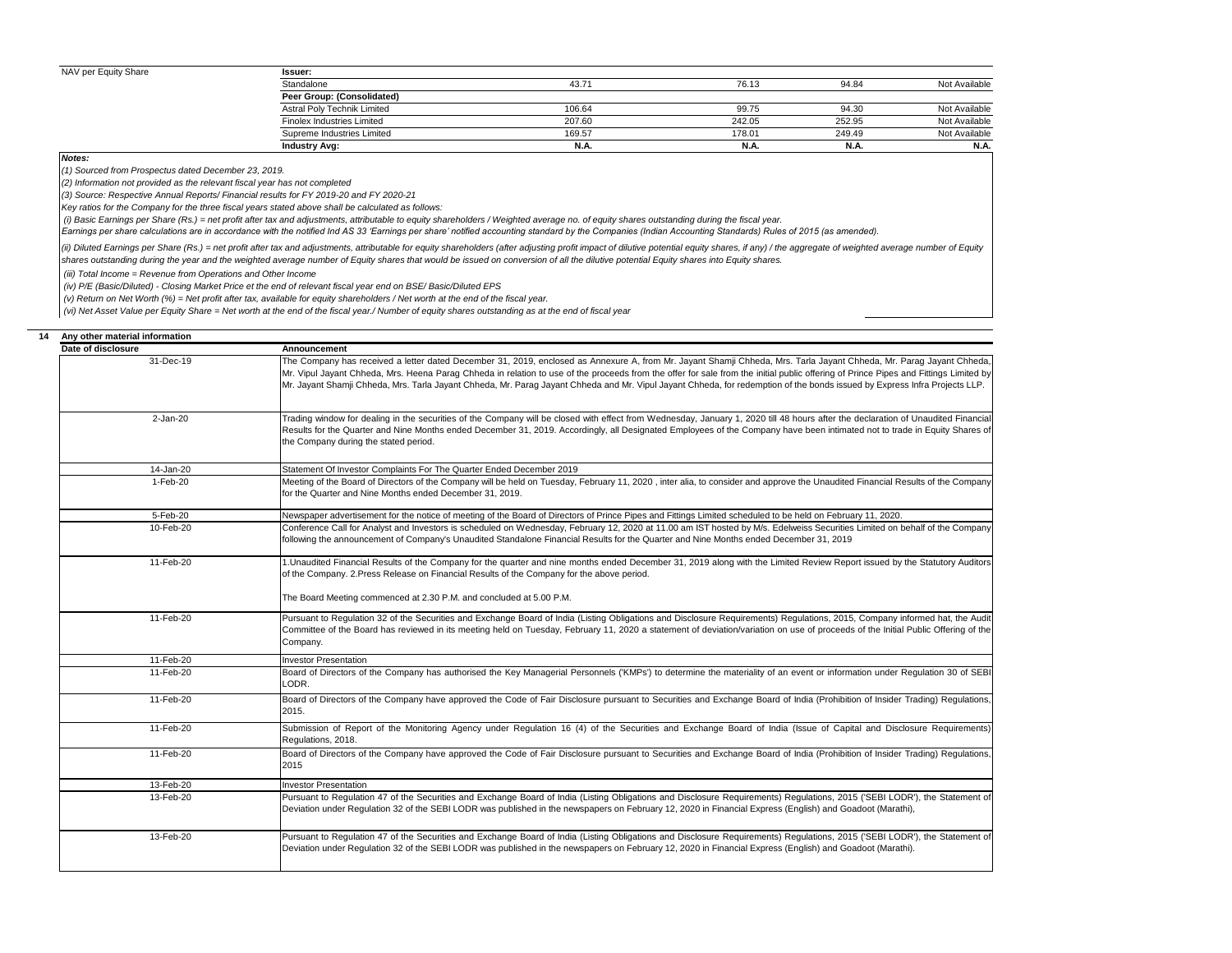| 20-Feb-20 | Disclosure Under Regulation 30 Of Securities And Exchange Board Of India (Obligations And Disclosure Requirements) Regulations 2015 - Inadvertent Purchase By Designated                                                                                                                                                                                                                                                                                                                                                                                                                                                                            |
|-----------|-----------------------------------------------------------------------------------------------------------------------------------------------------------------------------------------------------------------------------------------------------------------------------------------------------------------------------------------------------------------------------------------------------------------------------------------------------------------------------------------------------------------------------------------------------------------------------------------------------------------------------------------------------|
| 22-Feb-20 | Disclosure under Regulation 30 of Securities and Exchange Board of India (Obligations and Disclosure Requirements) Regulations, 2015 ('SEBI LODR') - Revision in Credit<br>Rating                                                                                                                                                                                                                                                                                                                                                                                                                                                                   |
| 3-Mar-20  | The Company has informed BSE that the meeting of the Board of Directors of the Company is scheduled on 12/03/2020 ,inter alia, to consider and approve declaration of interim<br>dividend for the financial year 2019-20.                                                                                                                                                                                                                                                                                                                                                                                                                           |
| 12-Mar-20 | The Board of Directors of the Company has, inter alia, approved payment of first interim dividend of Re. 1 (Rupee One only) per equity share of the face value of Rs. 10/- (Rupees<br>Ten only) each for the financial year 2019-20.                                                                                                                                                                                                                                                                                                                                                                                                                |
|           | The Interim Dividend shall be paid on or before March 31, 2020 to the equity shareholders of the Company, whose names appear on the Registrar of Members of the Company or<br>in the record of Depositories as beneficial owners of the shares as on Tuesday, March 24, 2020 which is the Record Date fixed for this purpose.                                                                                                                                                                                                                                                                                                                       |
| 23-Mar-20 | Intimation of disruption of operations due to Corona virus (COVID 19) outbreak:<br>The Company has informed that that in line with the advisories, orders and directions issued by both State and Central Government in order to prevent and contain the spread of<br>coronavirus (COVID19) outbreak, the Company has suspended its Manufacturing Operations at various locations.                                                                                                                                                                                                                                                                  |
|           | Decision on resuming the Manufacturing Operation will depend upon directives to be issued by the respective Government. The Company will continue to closely monitor the<br>situation and take appropriate action as per regulatory guidance.                                                                                                                                                                                                                                                                                                                                                                                                       |
|           | The impact of suspension of manufacturing operations cannot be assessed at this point.                                                                                                                                                                                                                                                                                                                                                                                                                                                                                                                                                              |
| 31-Mar-20 | Updates on payment of interim dividend for the Financial Year 2019-20.                                                                                                                                                                                                                                                                                                                                                                                                                                                                                                                                                                              |
| 5-May-20  | Update on COVID - 19: Partial resumption of Manufacturing operation at various locations.                                                                                                                                                                                                                                                                                                                                                                                                                                                                                                                                                           |
| 14-May-20 | Statement of Investor Complaints for the quarter ended March 2020                                                                                                                                                                                                                                                                                                                                                                                                                                                                                                                                                                                   |
| 19-May-20 | Compliance Certificate for the half-year ended 31st March, 2020 under Regulation 40(9) of SEBI (LODR) Regulations, 2015.                                                                                                                                                                                                                                                                                                                                                                                                                                                                                                                            |
| 21-May-20 | Compliance Certificate Under Regulation 7(3) for the period ended March 31, 2020                                                                                                                                                                                                                                                                                                                                                                                                                                                                                                                                                                    |
| 30-May-20 | Pursuant to Regulation 30 of SEBI (Listing Obligations and Disclosure Requirements) Regulations, 2015 ('SEBI Listing Regulations'), Mr. Pravin Jogani, Company Secretary &                                                                                                                                                                                                                                                                                                                                                                                                                                                                          |
|           | Compliance Officer of the Company, has tendered his resignation from the post of Company Secretary and Compliance Officer.                                                                                                                                                                                                                                                                                                                                                                                                                                                                                                                          |
|           | The Company has accepted his resignation and relieved him from his responsibilities effective from May 30, 2020 (closure of business hours).                                                                                                                                                                                                                                                                                                                                                                                                                                                                                                        |
| 9-Jun-20  | The Exchange has sought clarification from the company on June 09, 2020 with reference to significant movement in price, in order to ensure that investors have latest relevant<br>information about the company and to inform the market so that the interest of the investors is safeguarded.                                                                                                                                                                                                                                                                                                                                                     |
| 11-Jun-20 | With reference to significant movement in price, in order to ensure that investors have latest relevant information about the company and to inform the market so that the interest<br>of the investors is safeguarded, the Company has submitted to BSE a copy of Clarification.                                                                                                                                                                                                                                                                                                                                                                   |
| 17-Jun-20 | Pursuant to Regulation 29 of Securities and Exchange Board of India (Listing Obligation and Disclosure Requirements) Regulation, 2015, the Company intimates that a meeting of<br>the Board of Directors of the Company will be held on Thursday, June 25, 2020, inter alia, to consider and approve the Audited Financial Results of the Company for the Quarter<br>and Year ended March 31, 2020.                                                                                                                                                                                                                                                 |
| 19-Jun-20 | Announcement under Regulation 30 (LODR)-Press Release / Media Release                                                                                                                                                                                                                                                                                                                                                                                                                                                                                                                                                                               |
| 25-Jun-20 | Approved and adopted Audited Financial Results for the quarter and year ended March 31, 2020                                                                                                                                                                                                                                                                                                                                                                                                                                                                                                                                                        |
| 25-Jun-20 | Audited Financial Results of the Company for the quarter and year ended March 31, 2020 along with the Auditors report issued by the Statutory Auditors of the Company.                                                                                                                                                                                                                                                                                                                                                                                                                                                                              |
| 25-Jun-20 | Pursuant to Regulation 32 of the Securities and Exchange Board of India (Listing Obligations and Disclosure Requirements) Regulations, 2015, the Audit Committee of the Board<br>has reviewed in its meeting held on Thursday, June 25, 2020 a statement of deviation/variation on use of proceeds of the Initial Public Offering of the Company.                                                                                                                                                                                                                                                                                                   |
| 25-Jun-20 | The report of the Monitoring Agency under Regulation 16 (4) of the Securities and Exchange Board of India (Issue of Capital and Disclosure Requirements) Regulations, 2018.                                                                                                                                                                                                                                                                                                                                                                                                                                                                         |
| 25-Jun-20 | <b>Investor Presentation</b>                                                                                                                                                                                                                                                                                                                                                                                                                                                                                                                                                                                                                        |
| 1-Jul-20  | In accordance with Regulation 30(5) of SEBI (Listing Obligations and Disclosure Requirements) Regulation 2015, Mr. Shailesh K. Bhaskar, who is appointed as Company<br>Secretary and Compliance Officer of the Company w.e.f. July 01, 2020 in place of Mr. Pravin Jogani, former Company Secretary and Compliance Officer of the Company being<br>the whole time Key Managerial Personnel of the Company, has been authorized for the purpose of making the disclosures of material event or information to the Stock Exchanges<br>as per the policy on Determination of materiality of an event or information adopted by the Board of Directors. |
| 2-Jul-20  | Announcement under Regulation 30 (LODR)-Press Release / Media Release                                                                                                                                                                                                                                                                                                                                                                                                                                                                                                                                                                               |
| 7-Jul-20  | Statement of Investor Complaints for the quarter ended March 2020                                                                                                                                                                                                                                                                                                                                                                                                                                                                                                                                                                                   |
| 9-Jul-20  | Certificate under Reg.74(5) of SEBI (DP) Regulation, 2018 for the quarter ended June 30, 2020                                                                                                                                                                                                                                                                                                                                                                                                                                                                                                                                                       |
| 17-Jul-20 | Pursuant to Regulation 23 (9) of SEBI (Listing Obligations and Disclosure Requirements) Regulations, 2015, the disclosure of Related Party Transactions for the half year ended                                                                                                                                                                                                                                                                                                                                                                                                                                                                     |
| 20-Jul-20 | Submission of Certificates d, issued by M/s Link Intirne India Private Limited, Registrar and Share Transfer Agent of the Company confirming compliance<br>under Regulation 74(5) of the SEBI (Depositories and Participants) Regulations, 2018 for the quarter ended December 31, 2019 and March 31, 2020                                                                                                                                                                                                                                                                                                                                          |
| 23-Jul-20 | Pursuant to Regulation 24A of Securities and Exchange Board of India (Listing Obligations and Disclosure Requirements) Regulations, 2015, read with SEBI Circular<br>CIR/CFD/CMD 1/27/2019 dated February 8, 2019, the Annual Secretarial Compliance Report for the year ended March 3 L, 2020 issued by Secretarial Auditors of the Company<br>was submitted                                                                                                                                                                                                                                                                                       |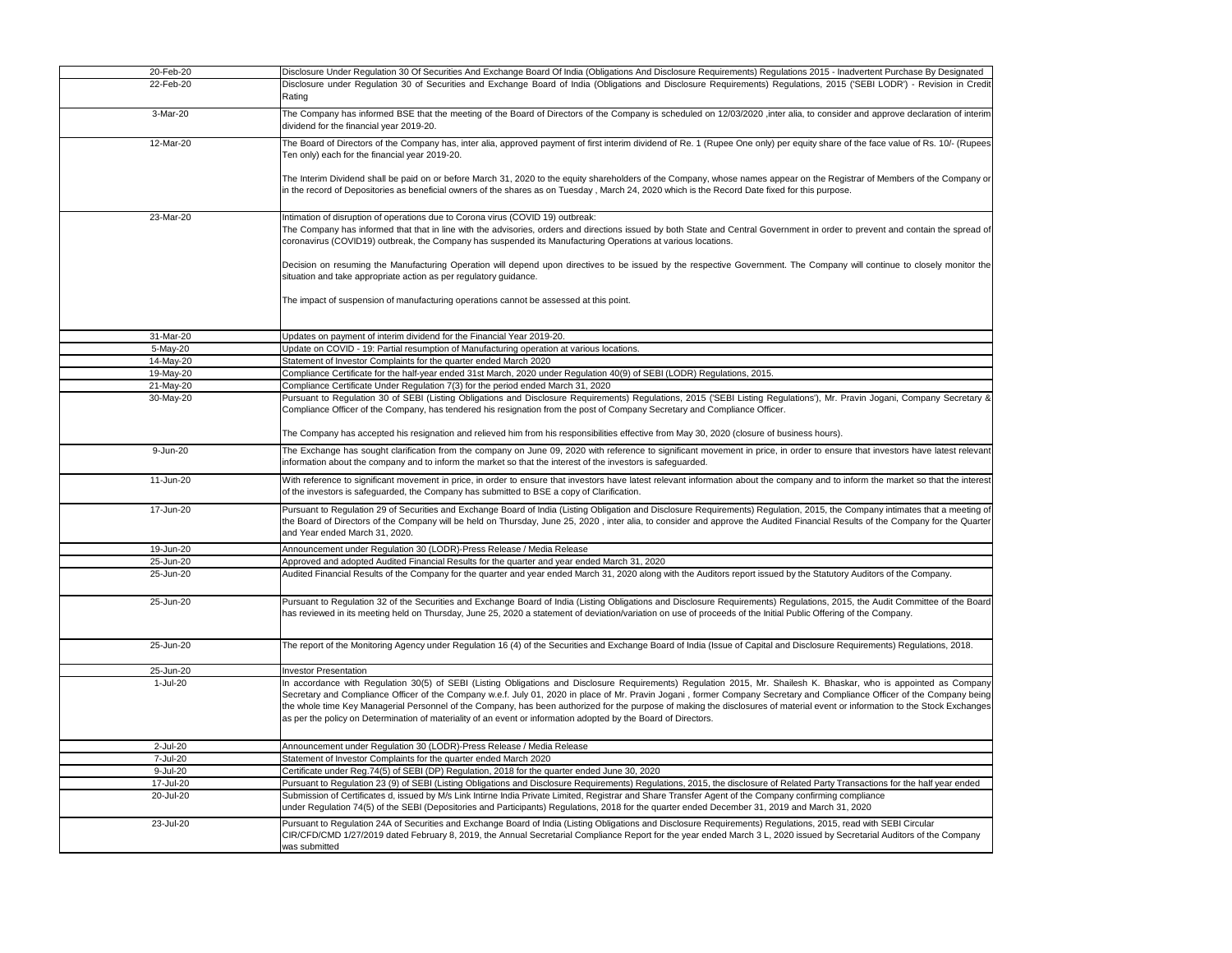| 23-Jul-20 | Intimation for a meeting of the Board of Directors of the Company was submitted to consider and approve the standalone Un-audited Financial Results of the Company for the<br>Quarter and three months ended June 30, 2020.                                                                                                                                                                                                                                                                                                                                                                                                                                                                                                                                                                    |
|-----------|------------------------------------------------------------------------------------------------------------------------------------------------------------------------------------------------------------------------------------------------------------------------------------------------------------------------------------------------------------------------------------------------------------------------------------------------------------------------------------------------------------------------------------------------------------------------------------------------------------------------------------------------------------------------------------------------------------------------------------------------------------------------------------------------|
| 24-Jul-20 | A copy of advertisement was submitted of the Notice of Board Meeting for the quarter and three months ended June 30, 2020 published in Newspaper in respect of scheduled<br>Board Meeting which will be held on July 31, 2020                                                                                                                                                                                                                                                                                                                                                                                                                                                                                                                                                                  |
| 31-Jul-20 | Approved and adopted Un-audited Financial Results (standalone) of the Company for the quarter and three months ended June 30, 2020                                                                                                                                                                                                                                                                                                                                                                                                                                                                                                                                                                                                                                                             |
| 31-Jul-20 | Pursuant to Regulation 32 of the Securities and Exchange Board of India (Listing Obligations and Disclosure Requirements) Regulations, 2015, the Audit Committee of the Board<br>has reviewed in its meeting held on Friday, July 31, 2020 a statement of deviation/variation on use of proceeds of the Initial Public Offering of the Company for the quarter ended<br>as on June 30, 2020                                                                                                                                                                                                                                                                                                                                                                                                    |
| 31-Jul-20 | Submission of the report of the Monitoring Agency as on June 30, 2020 under Regulation 16(4) of the Securities and Exchange Board of India (Issue of Capital and Disclosure<br>Requirements) Regulation 2018.                                                                                                                                                                                                                                                                                                                                                                                                                                                                                                                                                                                  |
| 31-Jul-20 | Submission of presentation to be made for Conference Call Scheduled                                                                                                                                                                                                                                                                                                                                                                                                                                                                                                                                                                                                                                                                                                                            |
| 1-Aug-20  | Intimation pursuant to Regulation 47 of the Securities and Exchange Board of India (Listing Obligations and Disclosure Requirements) Regulations, 2015 ("SEBI LODR"), the<br>Unaudited Financial Results for the Quarter and Three Months ended June 30, 2020 and the statement of deviation under Regulation 32 of SEBI LODR were published in the<br>newspapers on August 01, 2020 in Financial Express (English) and Tarun Bharat Goa (Marathi)                                                                                                                                                                                                                                                                                                                                             |
| 6-Aug-20  | Submission of a Press Release on 'Prince Pipes Announces Technical Collaboration with Tooling Holland - A Global Leader In Plastic Mould Manufacturing Association to further<br>strengthen Prince Pipes' technical competence, enhance operational efficiencies and improve product quality'                                                                                                                                                                                                                                                                                                                                                                                                                                                                                                  |
| 19-Aug-20 | Submission of a Press Release on 'Prince Pipes Launches Cablefit Cable Ducting Pipes Finds large use in infrastructure sector to protect and maintain multiple cables                                                                                                                                                                                                                                                                                                                                                                                                                                                                                                                                                                                                                          |
| 19-Aug-20 | Intimation Of Book Closure For The Purpose Of The Thirty Third Annual General Meeting ('33Rd AGM')                                                                                                                                                                                                                                                                                                                                                                                                                                                                                                                                                                                                                                                                                             |
| 24-Aug-20 | Submission of Press release - Prince Pipes joins hands with Lubrizol, the world's largest manufacturers and inventors of CPVC compounds - Association enables Prince Pipes to<br>expand leadership in CPVC segment Launches Prince FlowGuard Plus for supply of clean water to Indian household                                                                                                                                                                                                                                                                                                                                                                                                                                                                                                |
| 28-Aug-20 | Submission of Annual Report and Notice Of 33Rd Annual General Meeting - 2019-2020                                                                                                                                                                                                                                                                                                                                                                                                                                                                                                                                                                                                                                                                                                              |
| 23-Sep-20 | Submission of Postal Ballot-Outcome of AGM                                                                                                                                                                                                                                                                                                                                                                                                                                                                                                                                                                                                                                                                                                                                                     |
| 24-Sep-20 | Submission of Postal Ballot-Scrutinizer"s Report and the details of Voting results of AGM, under Regulation 44(3) of SEBI (LODR) Regulations, 2015                                                                                                                                                                                                                                                                                                                                                                                                                                                                                                                                                                                                                                             |
| 30-Sep-20 | the trading window for dealing in the securities of the Company will be closed with effect from Thursday, October 01, 2020 till 48 hours after the declaration of Unaudited Financial<br>Results of the Company for the quarter and half year ended September 30, 2020                                                                                                                                                                                                                                                                                                                                                                                                                                                                                                                         |
| 1-Oct-20  | Pursuant to Regulation 30 of SEBI (Listing Obligations and Disclosure Requirements) Regulation, 2015, we would like to inform the Exchanges that on October 01, 2020,<br>Company has received a letter from 'CRISIL Limited', a credit rating agency, in relation to the credit rating assigned to the below mentioned instruments of the Company amounting<br>to Rs. 469 Crore                                                                                                                                                                                                                                                                                                                                                                                                                |
| 6-Oct-20  | Submission of he Shareholding Pattern for the Period Ended September 30, 2020                                                                                                                                                                                                                                                                                                                                                                                                                                                                                                                                                                                                                                                                                                                  |
| 9-Oct-20  | Submission of Certificate under Regulation 74(5) of the SEBI (Depositories and Participants) Regulations, 2018 for the quarter ended September 30, 2020, Regulation 7(3) of the<br>SEBI (Listing Obligations and Disclosure Requirements) Regulations, 2015, we hereby confirm that activities in relation to both physical and electronic share transfer facility during<br>the period 1st April, 2020 to 30th September, 2020 (both days inclusive) are maintained by the company's Registrar & Transfer Agent, viz. Link<br>Intime India Private Limited, which is registered as Registrar & Transfer Agent in Category- I with the Securities and Exchange Board of India vide Registration Number:<br>INR000004058, Statement Of Investor Complaints For The Quarter Ended September 2020 |
| 14-Oct-20 | Submission of Compliance Certificate for the half-year ended September 30, 2020 under Regulation 40(9) of SEBI (LODR) Regulations, 2015.                                                                                                                                                                                                                                                                                                                                                                                                                                                                                                                                                                                                                                                       |
| 26-Oct-20 | Intimation for a meeting of the Board of Directors of the Company was submitted to consider and approve the standalone Un-audited Financial Results of the Company for the<br>Quarter and three months ended June 30, 2020 and intimation to consider the interim dividend                                                                                                                                                                                                                                                                                                                                                                                                                                                                                                                     |
| 27-Oct-20 | Submission of copies of the newspaper advertisement published on October 27, 2020 in Financial Express (English) and Tarun Bharat Goa (Marathi)., regarding notice of Board<br>meeting scheduled to be held on November 03, 2020.                                                                                                                                                                                                                                                                                                                                                                                                                                                                                                                                                              |
| 3-Nov-20  | Approved and adopted Un-audited Financial Results (standalone) of the Company for the quarter and half year ended September 30, 2020 and Declared the first Interim Dividend<br>of Rs.1.50 (Rupee One and Fifty Paise Only) per equity share of the Company of the face value of Rs. 10/- (Rupee Ten only) each for the Financial Year 2020-2021                                                                                                                                                                                                                                                                                                                                                                                                                                               |
| 3-Nov-20  | The Interim Dividend shall be paid on or before December 02, 2020 to the Equity Shareholders of the Company, whose names appear on the Registrar of Members of the<br>Company or in the record of the Depositories as beneficial owners of the shares as on Tuesday, November 17, 2020 which is the record date fixed for this purpose                                                                                                                                                                                                                                                                                                                                                                                                                                                         |
| 3-Nov-20  | Submission of he report of the Monitoring Agency as on September 30, 2020 under Regulation 16(4) of the Securities and Exchange Board of India (Issue of Capital and<br>Disclosure Requirements) Regulation 2018                                                                                                                                                                                                                                                                                                                                                                                                                                                                                                                                                                               |
| 3-Nov-20  | Pursuant to Regulation 32 of the Securities and Exchange Board of India (Listing Obligations and Disclosure Requirements) Regulations, 2015, the Audit Committee of the Board<br>has reviewed in its meeting held on Tuesday, November 03, 2020 a statement of deviation/variation on use of proceeds of the Initial Public Offering of the Company for the quarter<br>ended as on September 30, 2020.                                                                                                                                                                                                                                                                                                                                                                                         |
| 3-Nov-20  | Submission of presentation to be made for Conference Call Scheduled on Wednesday, November 04, 2020 at 16:00 hours IST                                                                                                                                                                                                                                                                                                                                                                                                                                                                                                                                                                                                                                                                         |
| 4-Nov-20  | pursuant to Regulation 47 of the Securities and Exchange Board of India (Listing Obligations and Disclosure Requirements) Regulations, 2015 ("SEBI LODR"), the Unaudited<br>Financial Results for the Quarter and Six Months ended September 30, 2020 were published in the newspapers on November 04, 2020 in Financial Express (English) and Tarun<br>Bharat Goa (Marathi)                                                                                                                                                                                                                                                                                                                                                                                                                   |
| 4-Nov-20  | Pursuant to Regulation 47 of the Securities and Exchange Board of India (Listing Obligations and Disclosure Requirements) Regulations, 2015 ("SEBI LODR"), the Statement of<br>Deviation/variation on use of proceeds of the Initial Public Offering of the Company for the quarter ended as on September 30, 2020 under Regulation 32 of the SEBI LODR was<br>published in the newspapers on November 04, 2020 in Financial Express (English) and Tarun Bharat Goa (Marathi)                                                                                                                                                                                                                                                                                                                  |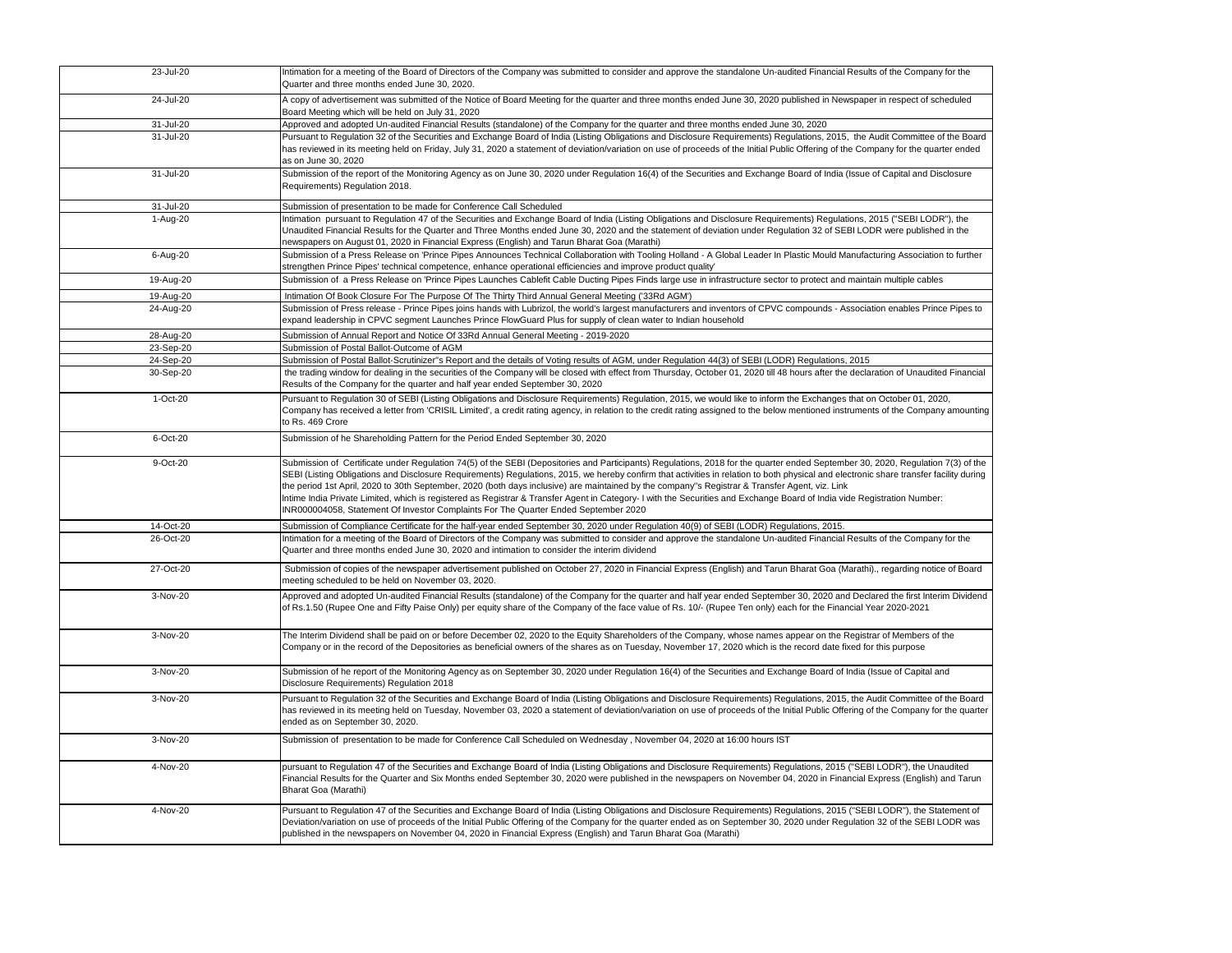| 11-Nov-20 | Pursuant to the provisions of the Income Tax Act, 1961, as amended and read with the provisions of the Finance Act, 2020, with effect from 1st April 2020, dividend declared and<br>paid by a company is taxable in the hands of shareholders and the company is required to deduct tax at source (TDS") from dividend paid to the shareholders, at the applicable<br>rates. In this regard, please find enclosed herewith an email communication which has been sent to all the shareholders having their email ID"s registered with the<br>Company/Depositories explaining the process on withholding tax from dividends paid to the shareholders at prescribed rates along with the necessary details. This is for your<br>information and dissemination                      |
|-----------|----------------------------------------------------------------------------------------------------------------------------------------------------------------------------------------------------------------------------------------------------------------------------------------------------------------------------------------------------------------------------------------------------------------------------------------------------------------------------------------------------------------------------------------------------------------------------------------------------------------------------------------------------------------------------------------------------------------------------------------------------------------------------------|
| 17-Nov-20 | Submission of find enclosed transcript of the Conference Call for Analyst and Investors held on Wednesday, November 04, 2020.                                                                                                                                                                                                                                                                                                                                                                                                                                                                                                                                                                                                                                                    |
| 27-Nov-20 | Submission of Disclosure Of Related Party Transactions For The Half Year Ended September 30, 2020                                                                                                                                                                                                                                                                                                                                                                                                                                                                                                                                                                                                                                                                                |
| 31-Dec-20 | Submission of the Trading Window of the Company shall remain closed for dealing in securities of the Company for all the designated persons and their immediate relatives from<br>Friday, January 1, 2021 till the completion of 48 hours after declaration of the financial results of the Company for the quarter ended December 31,<br>2020.                                                                                                                                                                                                                                                                                                                                                                                                                                  |
| 7-Jan-21  | Submission of Compliances-Certificate under Reg. 74 (5) of SEBI (DP) Regulations, 2018                                                                                                                                                                                                                                                                                                                                                                                                                                                                                                                                                                                                                                                                                           |
| 12-Jan-21 | Shareholding for the Period Ended December 31, 2020 and Statement Of Investor Complaints For The Quarter Ended December 2020                                                                                                                                                                                                                                                                                                                                                                                                                                                                                                                                                                                                                                                     |
| 13-Jan-21 | Susmission of a letter from "CARE Ratings Limited", a credit rating agency, in relation to the credit rating assigned to instruments of the Company amounting to Rs. 537.04 Crore.                                                                                                                                                                                                                                                                                                                                                                                                                                                                                                                                                                                               |
| 25-Jan-21 | Board Meeting Intimation for Intimation For The Meeting Of The Board Of Directors Of Prince Pipes And Fittings Limited ('Company') To Consider Unaudited Financial Results For<br>The Quarter And Nine Months Ended December 31, 2020                                                                                                                                                                                                                                                                                                                                                                                                                                                                                                                                            |
| 3-Feb-21  | Outcome of Board Meeting of the Company held on February 03, 2021 - Approved and adopted Un-audited Financial Results (standalone) of the Company for the<br>quarter and nine months ended December 31, 2020.                                                                                                                                                                                                                                                                                                                                                                                                                                                                                                                                                                    |
| 3-Feb-21  | Submission of Monitoring Agency Report                                                                                                                                                                                                                                                                                                                                                                                                                                                                                                                                                                                                                                                                                                                                           |
| 3-Feb-21  | Pursuant to Regulation 32 of the Securities and Exchange Board of India (Listing Obligations and Disclosure Requirements) Regulations, 2015, we would like to inform you that,<br>the Audit Committee of the Board has reviewed in its meeting held on Wednesday, February 03, 2021 a statement of deviation/variation on use of proceeds of the Initial Public<br>Offering of the Company for the quarter ended as on December 31, 2020. The said statement is enclosed herewith.                                                                                                                                                                                                                                                                                               |
| 3-Feb-21  | Submission of Investor presentation made for conference call scheduled on February 04, 2021                                                                                                                                                                                                                                                                                                                                                                                                                                                                                                                                                                                                                                                                                      |
| 4-Feb-21  | Intimation regarding the Unaudited Financial Results for the Quarter and Nine Months ended December 31, 2020 and the Statement of Deviation on use of proceeds of the Initial<br>Public Offering of the Company for the quarter ended as on December 31, 2020were published in the newspapers on February 04, 2021 in Business Standard (English) and Tarun                                                                                                                                                                                                                                                                                                                                                                                                                      |
| 8-Feb-21  | With reference to your captioned subject and your email dated: February 08, 2021, seeking clarification on the significant movement of the Company's securities at the Exchanges<br>in the recent past, we write to inform you that the Company has no such material information/ event which is not there in public domain, that is required to be disclosed to the Stock                                                                                                                                                                                                                                                                                                                                                                                                       |
| 3-Mar-21  | BSE has sought clarification on the significant increase in the volume of the Company's security across Exchanges, in the recent past, we write to inform you that the Company has<br>no such material information/ event which is not there in public domain, that is required to be disclosed to the Stock Exchange pursuant to Regulation 30 of the SEBI (Listing<br>Obligations and Disclosure Requirements) Regulations, 2015 which in our opinion would have a bearing on the captioned volume behaviour of the scrip.                                                                                                                                                                                                                                                     |
| 9-Apr-21  | Submission of Shareholding for the Period Ended March 31, 2021                                                                                                                                                                                                                                                                                                                                                                                                                                                                                                                                                                                                                                                                                                                   |
| 14-Apr-21 | Submission of Compliances-Certificate under Reg. 74 (5) of SEBI (DP) Regulations, 2018, ertificate issued by M/s. Sanjay Dholakia & Associates, Company Secretaries, in terms<br>of Regulation 40 (9) of the SEBI (Listing Obligation and Disclosure Requirements) Regulations, 2015 for the half year ended March 31, 2021 and Statement Of Investor<br>Complaints For The Quarter Ended March 2021                                                                                                                                                                                                                                                                                                                                                                             |
| 15-Apr-21 | Submission of Compliance Certificate - Regulation 7 (3) Of SEBI (Listing Obligation~ And Disclosure Requirements) Regulations, 2015 ("The Listing Regulations") For The Half<br>Year Ended 31St March, 2021                                                                                                                                                                                                                                                                                                                                                                                                                                                                                                                                                                      |
| 20-Apr-21 | Submission of Confirmation Regarding Not Falling Under Large Corporate Criteria With Reference To SEBI Circular No. SEBI/HO/DDHS/CIR/P/2018/144 Dated November 26,<br>2018 And BSE Circular Dated April 11, 2019 As On 31St March, 2021                                                                                                                                                                                                                                                                                                                                                                                                                                                                                                                                          |
| 4-May-21  | Board Meeting Intimation for Consideration Of Audited Financial Results For The Quarter And Financial Year Ended March 31, 2021 And Recommendation Of Final Dividend For<br>The FY 2020-21, If Any.                                                                                                                                                                                                                                                                                                                                                                                                                                                                                                                                                                              |
| 5-May-21  | Submission of initmation to consider dividend                                                                                                                                                                                                                                                                                                                                                                                                                                                                                                                                                                                                                                                                                                                                    |
| 12-May-21 | Outcome of Board Meeting - Pursuant to Regulation 30 and 33 of the SEBI (Listing Obligations and Disclosure Requirements) Regulation 2015, the Board of Directors of the<br>Company at its meeting held today i.e. Wednesday, May 12, 2021 have inter alia, considered and approved the following:<br>1. Approved and adopted Audited Financial Results (Standalone) of the Company for the quarter and year ended March 31, 2021.<br>2. Final Dividend for the Financial Year 2020-21.<br>Recommended a final dividend of Rs. 2 (Rupee Two Only) per equity share of the Company of the face value of Rs. 10/- (Rupee Ten only) each for the Financial Year ended<br>March 31, 2021, subject to approval of members in the ensuing Annual General Meeting (AGM) of the Company. |
| 12-May-21 | Submission of Monitoring Agency as on March 31, 2021 under Regulation 16(4) of the Securities and Exchange Board of India (Issue of Capital and Disclosure Requirements)<br>Regulation 2018, Submission of statement of deviation/variation on use of proceeds of the Initial Public Offering of the Company for the quarter ended as on March 31, 2021,<br>Submission of Annual Secretarial Compliance Report for the year ended March 31, 2021 issued by Secretarial Auditors of the Company                                                                                                                                                                                                                                                                                   |
| 17-May-21 | appointment of M/s. Mahajan and Aibara, Chartered Accountants LLP as an Internal Auditor of the Company for the Financial Year 2021-22 and appointment of M/s. Sanjay<br>Dholakia & Associates, Practicing Company Secretaries as a Secretarial Auditor of the Company for the Financial Year 2021-22                                                                                                                                                                                                                                                                                                                                                                                                                                                                            |
| 24-May-21 | Submisison of transcript of the Conference Call for Analyst and Investors held on Wednesday, May 13, 2021                                                                                                                                                                                                                                                                                                                                                                                                                                                                                                                                                                                                                                                                        |
| 8-Jun-21  | Submission of the disclosure of Related Party Transactions for the half year ended March 31, 2021 in the format specified in the relevant accounting standards.                                                                                                                                                                                                                                                                                                                                                                                                                                                                                                                                                                                                                  |
| 26-Jun-21 | Mr. Rajesh Pai (DIN: 02930658) has resigned as a Nominee Director w.e.f. June 26, 2021 from the Board of the Company due to personal reasons and pre-occupation in other<br>assignments                                                                                                                                                                                                                                                                                                                                                                                                                                                                                                                                                                                          |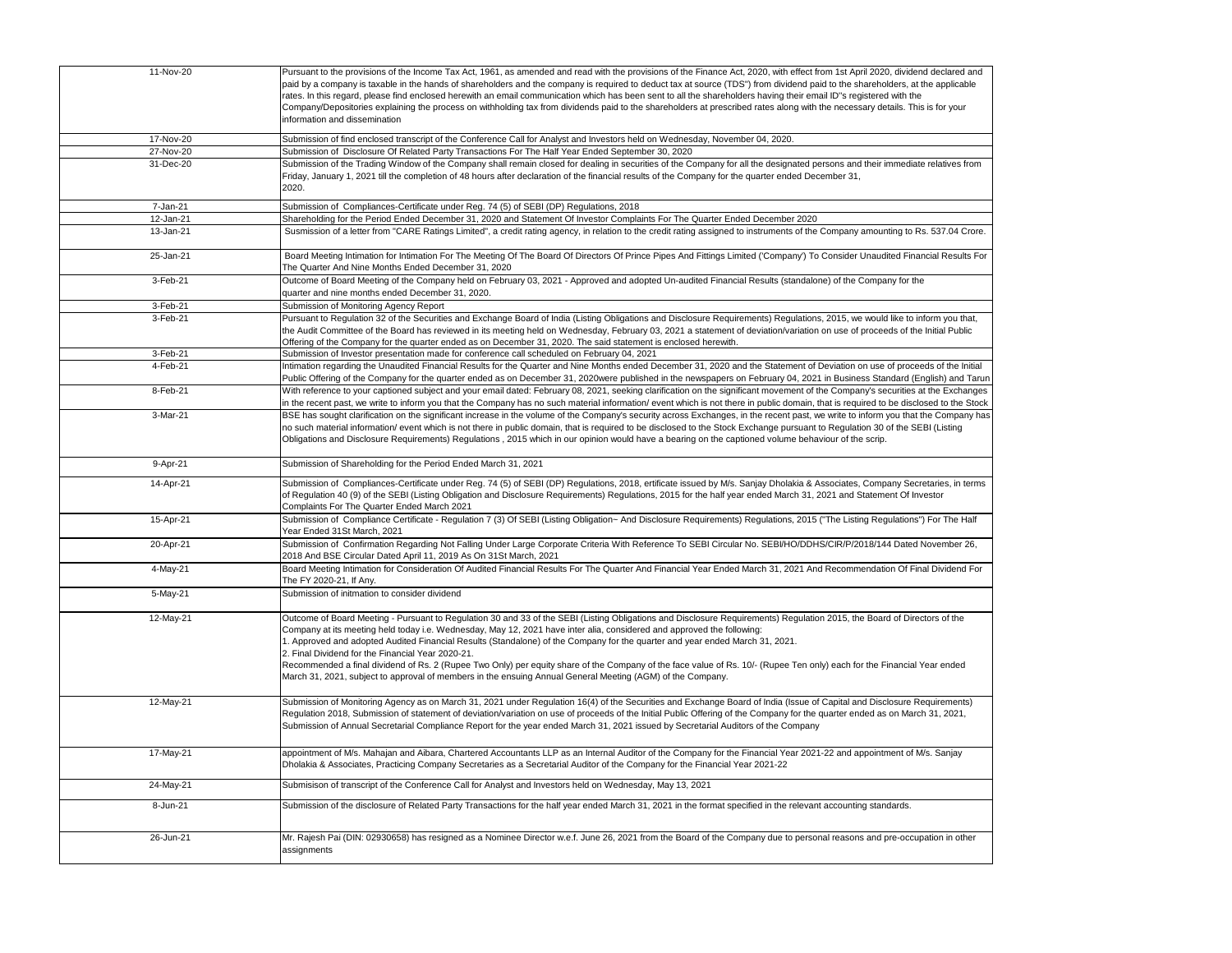| 29-Jun-21 | The Trading Window of the Company shall remain closed for dealing in securities of the Company for all the designated persons and their immediate relatives from Thursday, July<br>01, 2021 till the completion of 48 hours after declaration of the unaudited financial results of the Company for the quarter ended June 30, 2021                                                                                                                                                                                                                                                      |
|-----------|------------------------------------------------------------------------------------------------------------------------------------------------------------------------------------------------------------------------------------------------------------------------------------------------------------------------------------------------------------------------------------------------------------------------------------------------------------------------------------------------------------------------------------------------------------------------------------------|
| 8-Jul-21  | Submission of certificates dated July 05, 2021, issued by M/s Link Intime India Private Limited, Registrar and Share Transfer Agent of the Company confirming compliance under<br>Regulation 74(5) of the SEBI (Depositories and Participants) Regulations, 2018 for the quarter ended June 2021, Shareholding for the Period Ended June 30, 2021, Statement Of<br>Investor Complaints For The Quarter Ended June 2021                                                                                                                                                                   |
| 14-Jul-21 | The Company has received a letter from 'CRISIL Limited', a credit rating agency, in relation to the credit rating assigned to the mentioned instruments of the Company amounting<br>to Rs. 469 Crore. - Ratings upgraded to "CRISIL A/Positive/CRISIL A1"                                                                                                                                                                                                                                                                                                                                |
| 28-Jul-21 | Board Meeting Intimation for Inter Alia, ToInter Alia To Consider And Approve The Unaudited Financial Results Of The Company For The Quarter And Three Months Ended June<br>30, 2021                                                                                                                                                                                                                                                                                                                                                                                                     |
| 5-Aug-21  | Outcome of The Board Meeting - Submission of unaudited financial results for June 30, 2021 alongiwithlimited review report and Press Release                                                                                                                                                                                                                                                                                                                                                                                                                                             |
| 5-Aug-21  | The Audit Committee of the Board has reviewed in its meeting held on Thursday, August 05, 2021 a statement of deviation/variation on use of proceeds of the Initial Public Offering<br>of the Company for the quarter ended as on June 30, 2021                                                                                                                                                                                                                                                                                                                                          |
| 5-Aug-21  | Submission of the the report of the Monitoring Agency as on June 30, 2021 under Regulation 16(4) of the Securities and Exchange Board of India (Issue of Capital and Disclosure<br>Requirements) Regulation 2018                                                                                                                                                                                                                                                                                                                                                                         |
| 5-Aug-21  | The appointment of M/s. N.A. Shah Associates LLP., Chartered Accountants (Firm Registration Number - 116560W / W100149) as a Statutory Auditors of the Company for the<br>First term of 5 (five) years, to hold office from the conclusion of 34th Annual General Meeting till the conclusion 39th Annual General Meeting, subject to the approval of the<br>shareholders in the ensuing general meeting, in place of existing statutory Auditors, M/s. Khimji Kunverji & Co. LLP, Chartered Accountants, whose term shall expire at the<br>conclusion of ensuing Annual General Meeting |
| 5-Aug-21  | Submission of presentation to be made for Conference Call Scheduled on Friday, August 06, 2021 at 11:30 hours a.m. IST                                                                                                                                                                                                                                                                                                                                                                                                                                                                   |
| 5-Aug-21  | Initmation regarding The 34th Annual General Meeting (AGM) of the Members of the Company will be held on Wednesday, September 15, 2021 at 11.30 a.m. IST through Video<br>Conferencing ('VC')/other Audio Visual Means ('OAVM').                                                                                                                                                                                                                                                                                                                                                         |
| 6-Aug-21  | Fixes Record Date for Dividend and Fixes Book Closure for AGM (Cut-off date for e-voting)                                                                                                                                                                                                                                                                                                                                                                                                                                                                                                |
| 11-Aug-21 | Submission of disclosure under Regulation 29(2) of SEBI (Substantial Acquisition of Shares & Takeovers) Regulations, 2011 for Jayant Shamji Chheda (HUF)<br>and the disclosure under Regulation 29(2) of SEBI (Substantial Acquisition of Shares & Takeovers) Regulations, 2011 for Jayant Shamji Chheda                                                                                                                                                                                                                                                                                 |
| 17-Aug-21 | Dividend Updates - An email communication which has been sent to all the shareholders having their email ID's registered with the Company/Depositories explaining the process<br>on deduction of tax at source at the prescribed rates on dividend along with the necessary details.                                                                                                                                                                                                                                                                                                     |
| 17-Aug-21 | Submission of Transcript of the Conference Call for Analyst and Investors held on Friday, August 06, 2021                                                                                                                                                                                                                                                                                                                                                                                                                                                                                |
| 19-Aug-21 | Submission of Electronic copy of the Notice of the 34th Annual General Meeting & Annual Report for the year 2020-21 and Intimation of cut-off date of September 08, 2021 to<br>determine the eligibility of the members to cast their vote through remote e-Voting and e-Voting during 34th Annual General Meeting and final dividend for the FY 2020-21                                                                                                                                                                                                                                 |
| 15-Sep-21 | Submission of 'Proceedings of the 34th Annual General Meeting (AGM) of the Company                                                                                                                                                                                                                                                                                                                                                                                                                                                                                                       |
| 15-Sep-21 | Submission of A disclosure of voting results of the meeting in terms of Regulation 44 of the SEBI Listing Regulations, 2015 and the businesses considered and approved by the<br>shareholders as Annexure - I and Scrutinizer"s report on e-voting as Annexure - II                                                                                                                                                                                                                                                                                                                      |
| 15-Sep-21 | Disclosure of Voting results of AGM (Regulation 44(3) of SEBI (LODR) Regulations, 2015)                                                                                                                                                                                                                                                                                                                                                                                                                                                                                                  |
| 6-Oct-21  | Submission of certificates dated October 04, 2021, issued by M/s Link Intime India Private Limited, Registrar and Share Transfer Agent of the Company confirming compliance<br>under Regulation 74(5) of the SEBI (Depositories and Participants) Regulations, 2018 for the quarter ended September 2021                                                                                                                                                                                                                                                                                 |
| 6-Oct-21  | Submission of Shareholding for the Period Ended September 30, 2021                                                                                                                                                                                                                                                                                                                                                                                                                                                                                                                       |
| 9-Oct-21  | Statement Of Investor Complaints For The Quarter Ended September 2021                                                                                                                                                                                                                                                                                                                                                                                                                                                                                                                    |
| 20-Oct-21 | Submission of disclosure under Regulation 29(2) of SEBI (Substantial Acquisition of Shares & Takeovers) Regulations, 2011 for South Asia Growth Fund II Holdings LLC                                                                                                                                                                                                                                                                                                                                                                                                                     |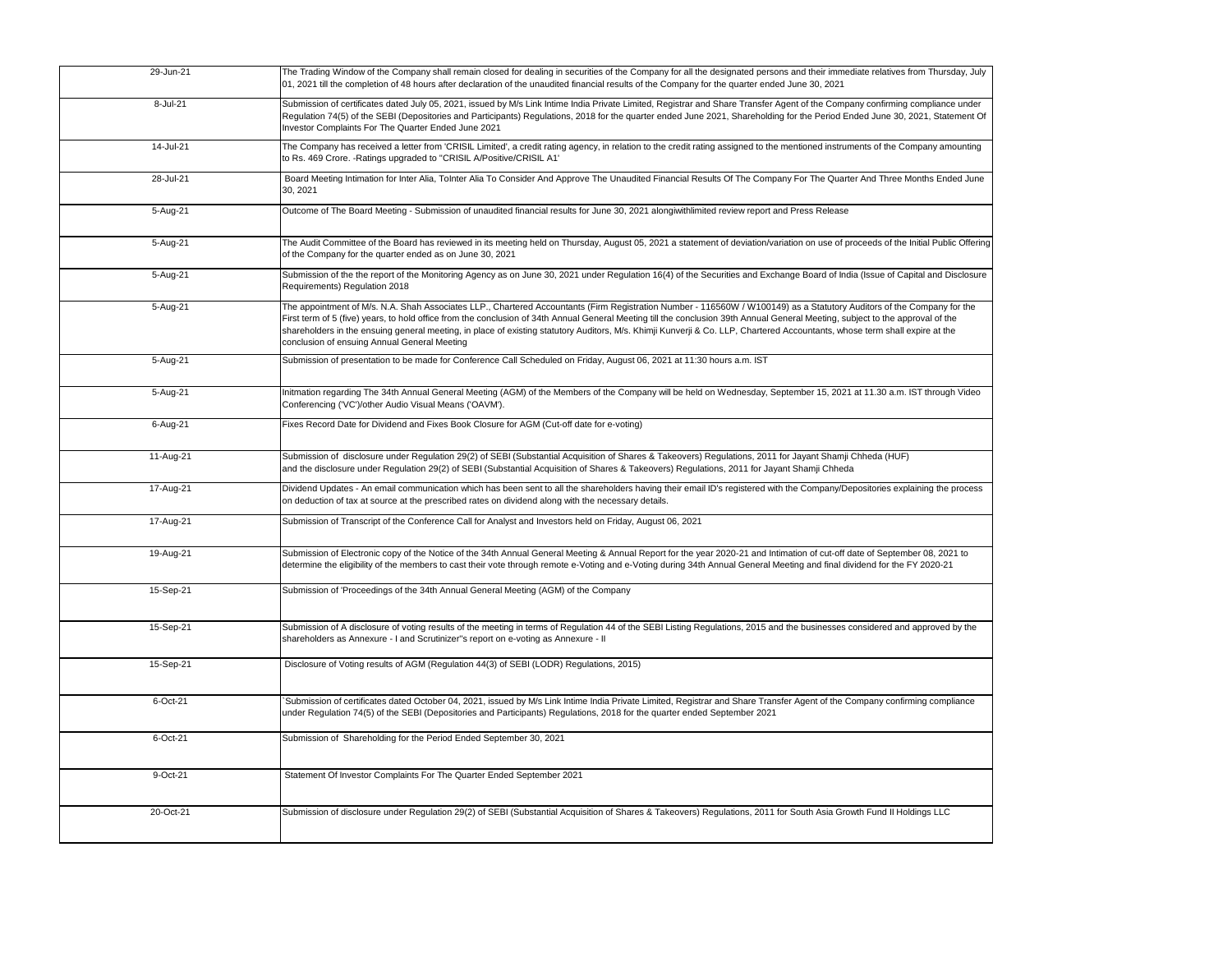| 25-Oct-21 | Board Meeting Intimation for Inter Alia, Unaudited Financial Results For The Quarter And Half Year Ended September 30, 2021 And To Consider The Proposal For Payment Of<br>Interim Dividend For The Financial Year 2021-2022.                                                                                                                                                                                                                                                                                                                                                                                                                                                                                                                                                                                                                                                                                                                                                                                 |
|-----------|---------------------------------------------------------------------------------------------------------------------------------------------------------------------------------------------------------------------------------------------------------------------------------------------------------------------------------------------------------------------------------------------------------------------------------------------------------------------------------------------------------------------------------------------------------------------------------------------------------------------------------------------------------------------------------------------------------------------------------------------------------------------------------------------------------------------------------------------------------------------------------------------------------------------------------------------------------------------------------------------------------------|
| 25-Oct-21 | Intimation of board meeting - (i) Consider and approve the Unaudited Financial Results of the Company for the Quarter and Half Year ended September 30, 2021; (ii) Consider the<br>proposal for payment of interim dividend for the financial year 2021-2022 and (iii) Consider and approve Allotment of Equity shares pursuant to exercise of stock options by eligible<br>employees under 'Employee Stock Options -2017 of Prince Pipes and Fittings Limited                                                                                                                                                                                                                                                                                                                                                                                                                                                                                                                                                |
| 26-Oct-21 | Submission of copies of the newspaper advertisement published on October 26, 2021 in Financial Express (English) and Tarun Bharat Goa (Marathi), regarding notice of Board<br>meeting scheduled to be held on November 02, 2021                                                                                                                                                                                                                                                                                                                                                                                                                                                                                                                                                                                                                                                                                                                                                                               |
| 30-Oct-21 | Submission of Credit Ratings - "CRISIL A1" assigned to Rs. 50 Crore Commercial Paper                                                                                                                                                                                                                                                                                                                                                                                                                                                                                                                                                                                                                                                                                                                                                                                                                                                                                                                          |
| 2-Nov-21  | Submisson of outcome of Board Meeting - (i) Approved and adopted Un-audited Financial Results (standalone) of the Company for the quarter and half year ended September 30,<br>2021 (ii) Limited Review Report issued by the Statutory Auditors of the Company for the period under review (iii) Press Release (iv) Investor Presentation                                                                                                                                                                                                                                                                                                                                                                                                                                                                                                                                                                                                                                                                     |
| 2-Nov-21  | The Company has allotted 5,35,320 equity shares of Re.10/- each pursuant to exercise of stock options by eligible employees under 'Employee Stock Options -2017 of Prince<br>Pipes and Fittings Limited'. These shares shall rank pari passu, in all respects with the existing equity shares of the Company. The aforesaid Options have been granted at an<br>exercise price of Rs. 200/- per option. The Company has already received in-principle approval from BSE Limited and National Stock Exchange of India Limited ('Stock<br>Exchanges') for the Employee Stock Options -2017 and is in the process of applying for the final listing and trading approval of the Stock Exchanges for the shares allotted as<br>aforesaid. After allotment of aforesaid equity shares, the paid up share capital of the Company stands increased from 110025759 Equity Shares @ Rs. 10/- each aggregating to<br>Rs. 11,002,57,590/- to 110561079 Equity Shares of Rs. 10/- each aggregating to Rs. 110,56,10,790/-. |
| 2-Nov-21  | Submisison of monitoring agency report dated October 29, 2021                                                                                                                                                                                                                                                                                                                                                                                                                                                                                                                                                                                                                                                                                                                                                                                                                                                                                                                                                 |
| 2-Nov-21  | Submission of Statement Of Deviation/Variation On Use Of Proceeds Of The Initial Public Offering Of The Company For The Quarter Ended As On September 30, 2021                                                                                                                                                                                                                                                                                                                                                                                                                                                                                                                                                                                                                                                                                                                                                                                                                                                |
| 2-Nov-21  | The Board of Directors of the Company at its meeting held today i.e. November 02, 2021 have inter alia, considered and approved the following: Declared the first Interim Dividend<br>of Rs.1.50 (Rupee One and Fifty Paise Only) (15%) per equity share of the Company of the face value of Rs. 10/- (Rupee Ten only) each for the Financial Year 2021-2022. The<br>Interim Dividend shall be paid on or before December 01, 2021 to the Equity Shareholders of the Company, whose names appear on the Registrar of Members of the Company or<br>in the record of the Depositories as beneficial owners of the shares as on Monday, November 15, 2021 which is the record date fixed for this purpose.                                                                                                                                                                                                                                                                                                       |
| 10-Nov-21 | Communication in respect of provisions of TDS on Interim Dividend for FY 2021-22                                                                                                                                                                                                                                                                                                                                                                                                                                                                                                                                                                                                                                                                                                                                                                                                                                                                                                                              |
| 23-Nov-21 | Resignation - Mr. Satish Chavva (DIN: 03615175) has resigned as a Nominee Director w.e.f. November 23, 2021 from the Board of the Company due to personal reasons                                                                                                                                                                                                                                                                                                                                                                                                                                                                                                                                                                                                                                                                                                                                                                                                                                             |
| 6-Jan-22  | CRISIL Ratings has upgraded its ratings on the bank facilities and commercial paper program of Prince Pipes and Fittings Limited (PPFL) to 'CRISIL A+/Stable/CRISIL A1+' from<br>'CRISIL A/Positive/CRISIL A1                                                                                                                                                                                                                                                                                                                                                                                                                                                                                                                                                                                                                                                                                                                                                                                                 |
| 7-Jan-22  | Submission of Shareholding for the Period Ended December 31, 2021, Compliances-Certificate under Reg. 74 (5) of SEBI (DP) Regulations, 2018 and Statement Of Investor<br>Complaints For The Quarter Ended December 2021                                                                                                                                                                                                                                                                                                                                                                                                                                                                                                                                                                                                                                                                                                                                                                                       |
| 14-Jan-22 | The Exchange has sought clarification from Prince Pipes and Fittings Ltd on January 14, 2022, with reference to Movement in Price.                                                                                                                                                                                                                                                                                                                                                                                                                                                                                                                                                                                                                                                                                                                                                                                                                                                                            |
| 14-Jan-22 | The Company has no such material information/ event which is not there in public domain, that is required to be disclosed to the Stock Exchange pursuant to Regulation 30 of the<br>SEBI (Listing Obligations and Disclosure Requirements) Regulations, 2015 which in our opinion would have a bearing on the captioned price behaviour of the scrip. The Company<br>has made and shall continue to make necessary disclosures under the said Regulation 30. Therefore, the significant increase/movement in price of the Company's security across<br>exchanges in the recent past is absolutely market driven. Kindly take the same on record.                                                                                                                                                                                                                                                                                                                                                              |
| 21-Jan-22 | Submission of Disclosures under Reg. 29(2) of SEBI (SAST) Regulations, 2011                                                                                                                                                                                                                                                                                                                                                                                                                                                                                                                                                                                                                                                                                                                                                                                                                                                                                                                                   |
| 24-Jan-22 | Board Meeting Intimation for Intimation For The Meeting Of The Board Of Directors Of Prince Pipes And Fittings Limited ('Company') To Consider Unaudited Financial Results For<br>The Quarter And Nine Months Ended December 31, 2021.                                                                                                                                                                                                                                                                                                                                                                                                                                                                                                                                                                                                                                                                                                                                                                        |
| 3-Feb-22  | i) Approved and adopted Un-audited Financial Results (standalone) of the Company for the quarter and Nine months ended December 31, 2021. ii) Limited Review Report issued<br>by the Statutory Auditors of the Company for the period under review. iii) Press Release. iv) Investor Presentation                                                                                                                                                                                                                                                                                                                                                                                                                                                                                                                                                                                                                                                                                                             |
| 3-Feb-22  | Submission of Monitoring Agency Report for quarter ended December 31, 2022                                                                                                                                                                                                                                                                                                                                                                                                                                                                                                                                                                                                                                                                                                                                                                                                                                                                                                                                    |